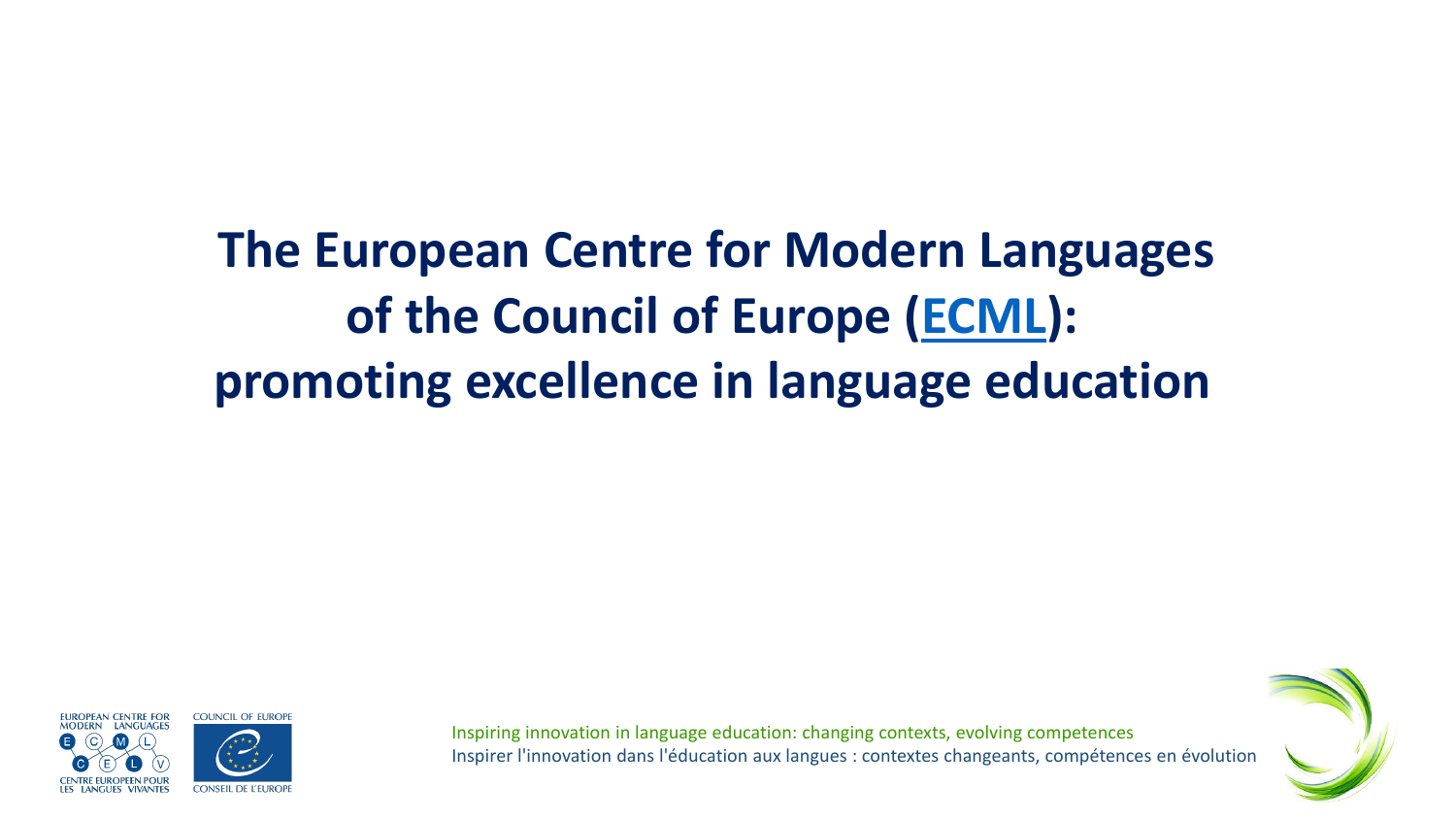#### **[Council of Europe](https://www.coe.int/en/web/portal)**

**Established on 5 May 1949 (Treaty of London) by 10 states** 

**Comprises [47 member states](#page-6-0) today**

**Based in Strasbourg (France)**

**Intergovernmental political organisation, founded on three main values: human rights, democracy and the rule of law** 





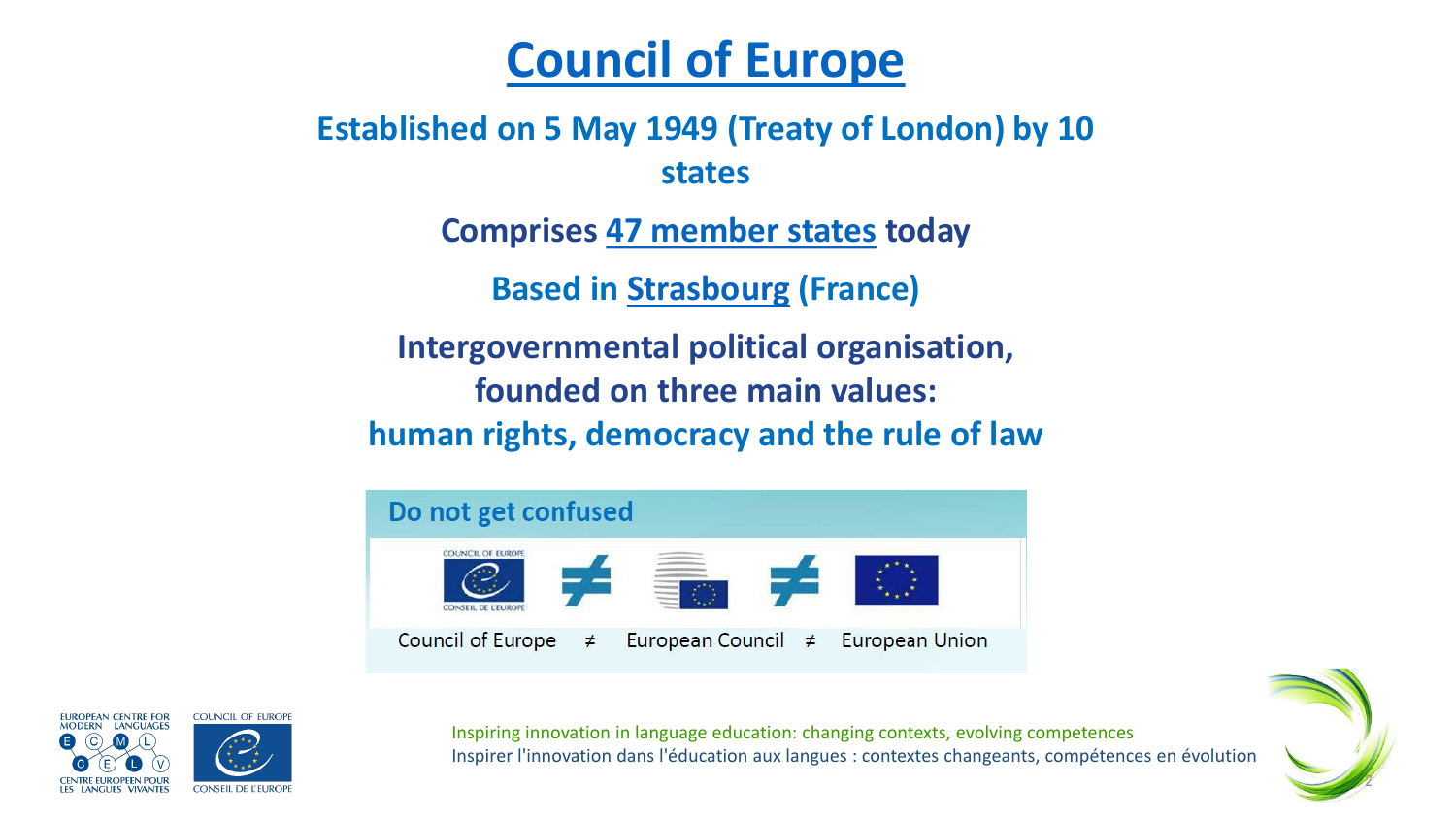### **The Council of Europe and language education**





Inspiring innovation in language education: changing contexts, evolving competences Inspirer l'innovation dans l'éducation aux langues : contextes changeants, compétences en évolution

3

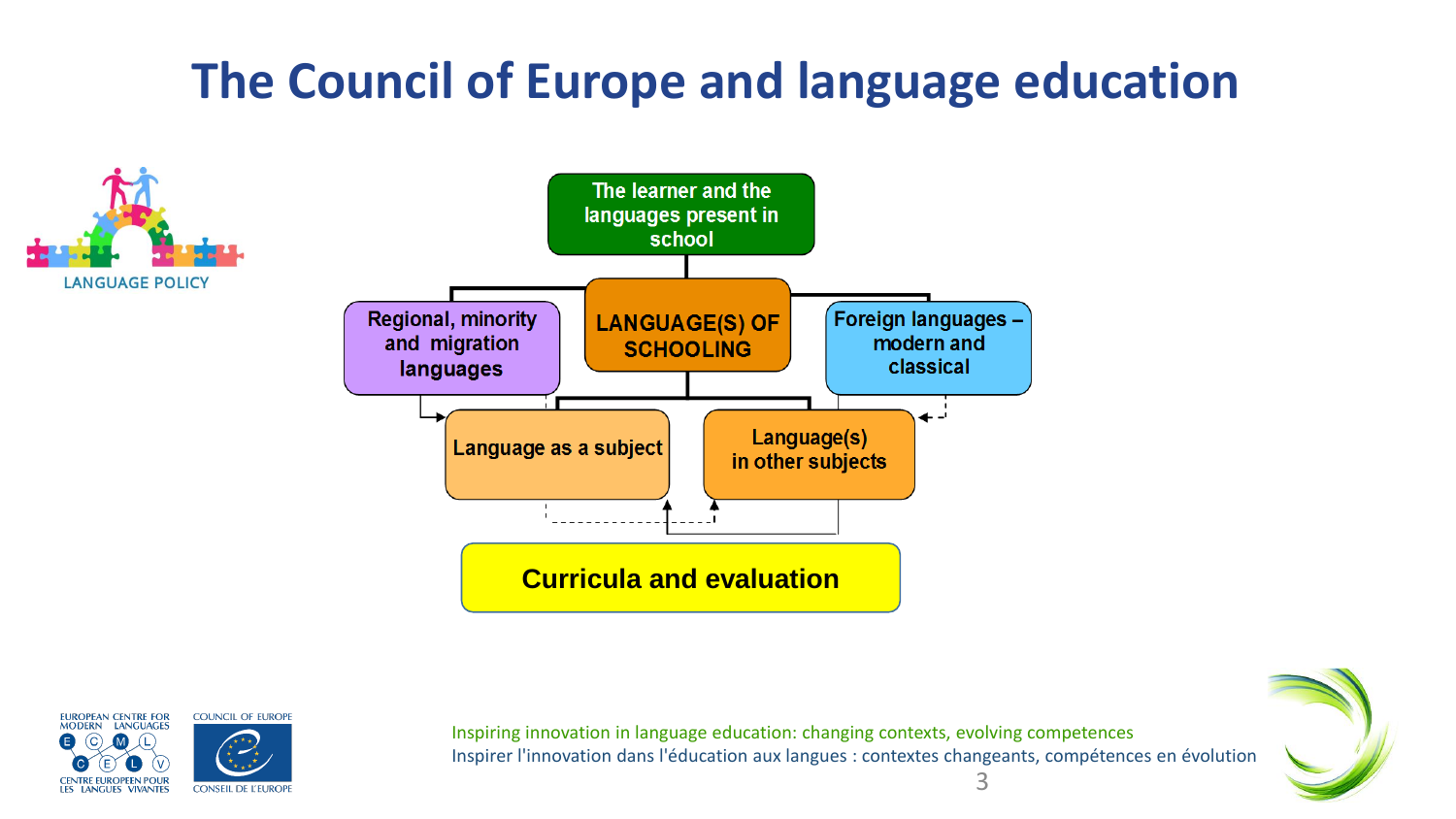#### **ECML: who we are and what we do**

**An enlarged Partial Agreement**  of the Council of Europe with 33 member states; founded in Graz, Austria in 1994

#### **Mission**  innovation in language learning and

teaching; implementation of effective language education policies

**Key target groups**  decision-makers and language professionals (teachers, teacher educators, inspectors etc.)

**4 year programmes** of international projects and bilateral training and consultancy

#### **Our vision**

**A Europe committed to linguistic and cultural diversity, where the key role of quality language education in achieving intercultural dialogue, democratic citizenship and social cohesion is recognised and supported.**





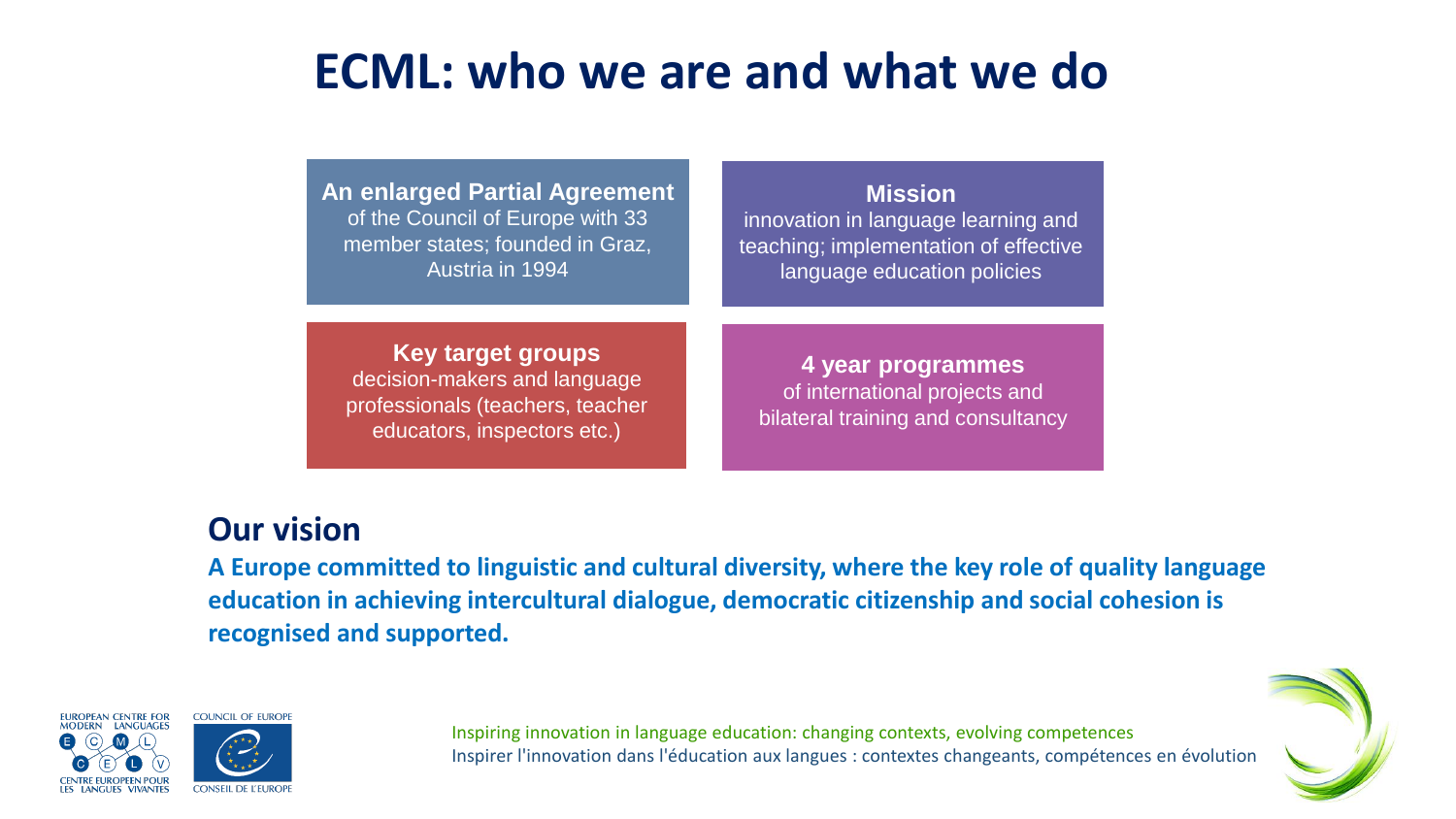# **ECML programmes: working at the interface of policy, research and practice**





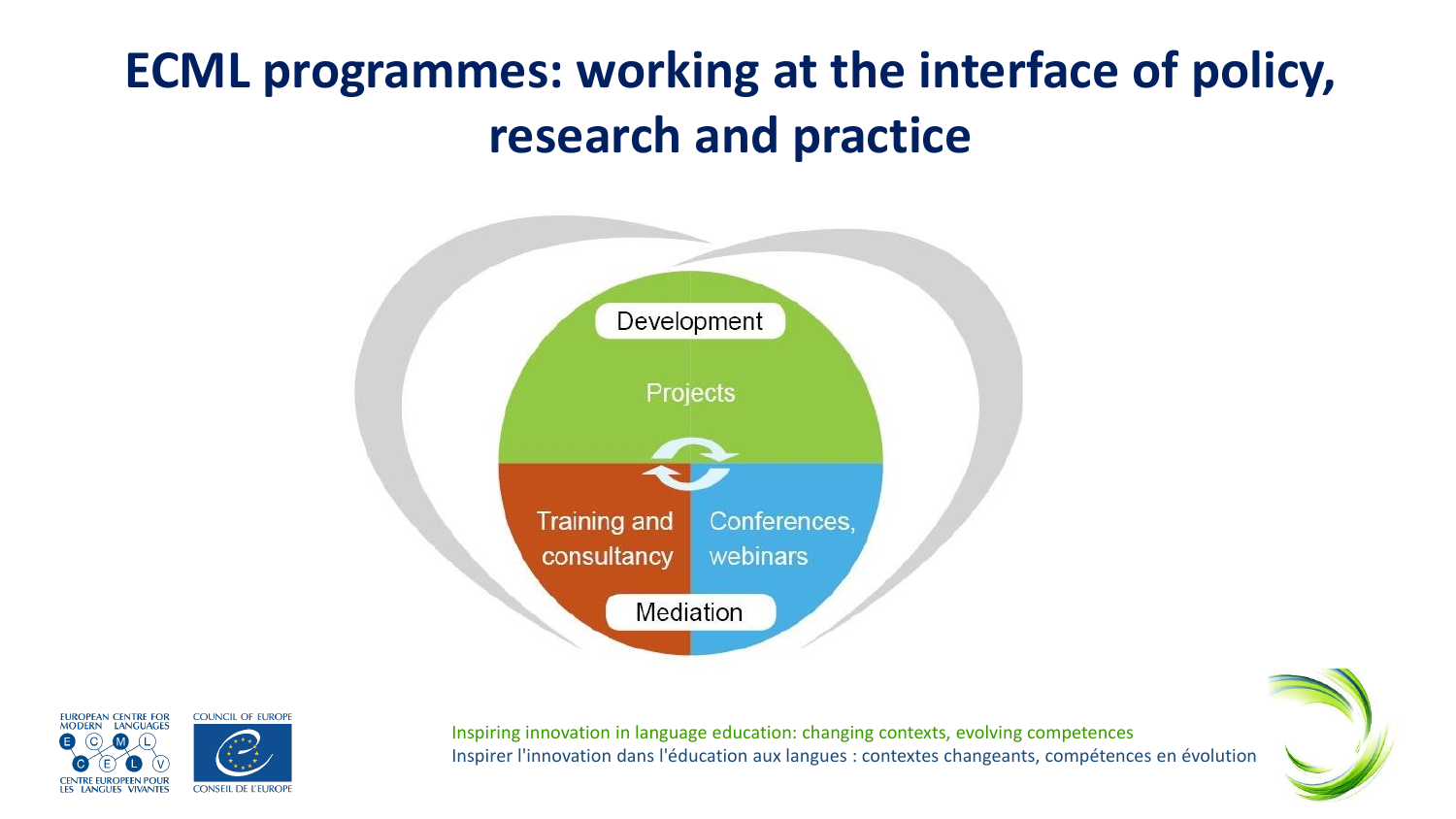#### **ECML: innovation through development projects**

- Teacher competences for pluralistic approaches
- Language learning pathways for young children
- CLIL across educational stages in languages other than English
- Digital citizenship through language education
- Assessing young migrants' family languages
- Linguistic mediation in the foreign language classroom
- The CEFR Companion Volume an implementation toolkit
- Neighbouring languages in vocational education
- Transversal competences through languages at secondary level





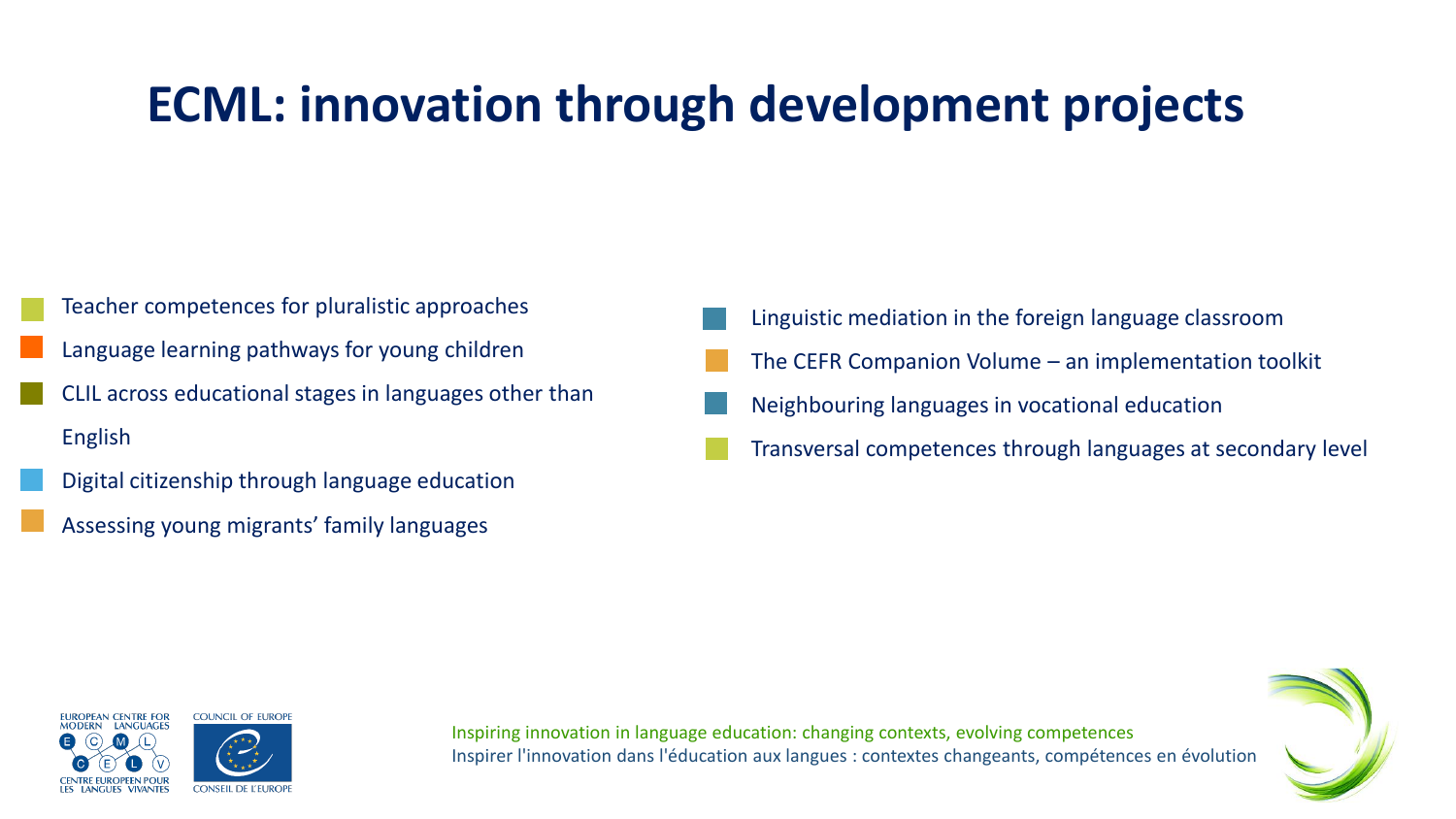#### **ECML [thematic areas](https://www.ecml.at/Thematicareas/Thematicareas-Overview/tabid/1763/language/en-GB/Default.aspx)**

<span id="page-6-0"></span>



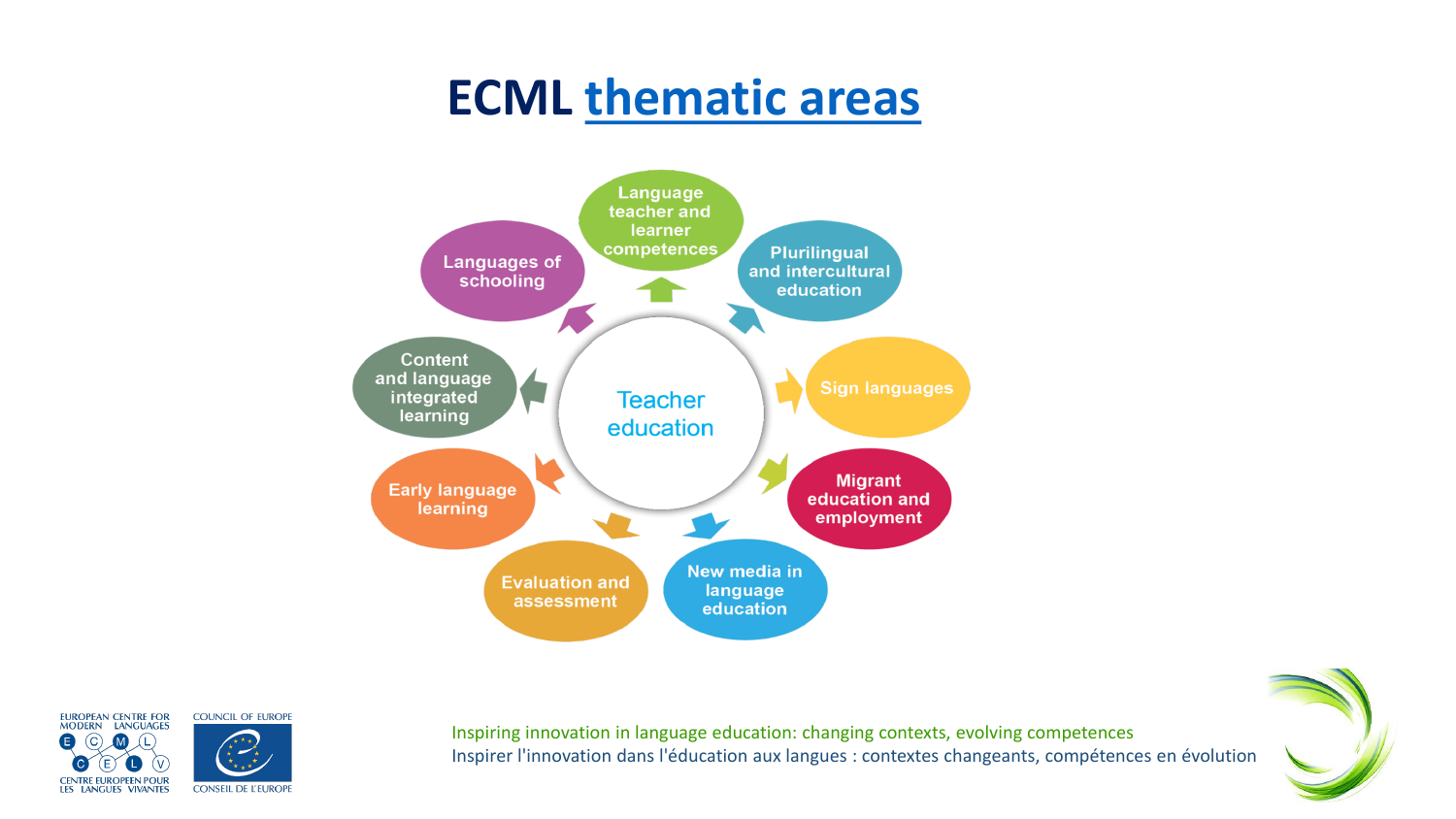#### **Sample ECML resources: evaluation [and assessment](https://www.ecml.at/Thematicareas/EvaluationandAssessment/tabid/1628/language/en-GB/Default.aspx)**





**Assessment of young learner literacy linked to the CEFR (AYLLIT)**

**Pathways: encouraging the culture of evaluation among professionals**







**Guidelines for task-based university language testing (GULT)**







Inspiring innovation in language education: changing contexts, evolving competences Inspirer l'innovation dans l'éducation aux langues : contextes changeants, compétences en évolution

**CEFR – level for teachers**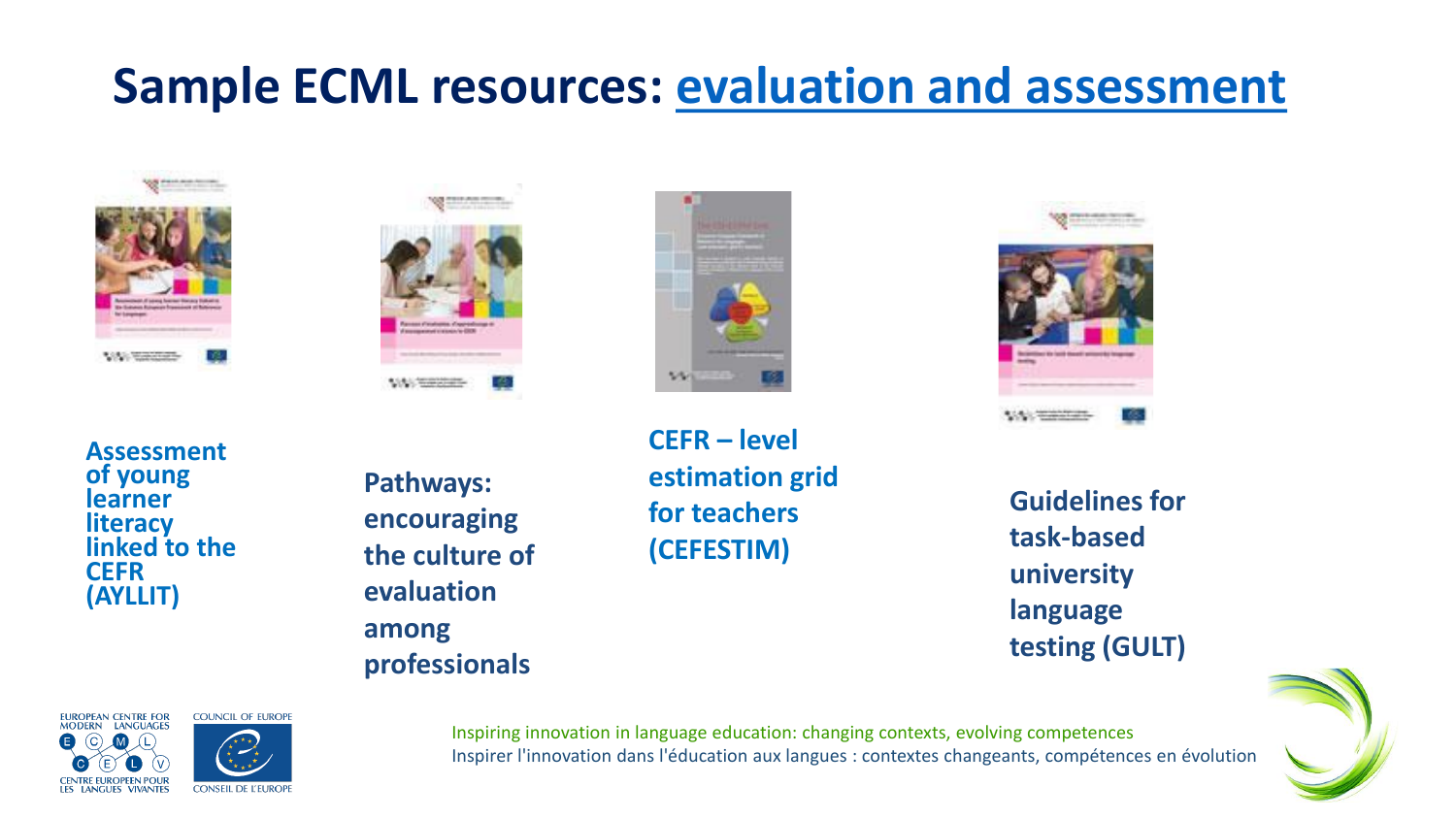#### **Sample ECML resources: evaluation and assessment**



**European Language Portfolio for [International](https://www.ecml.at/Thematicareas/SignedLanguages/ProSign/tabid/4273/Default.aspx)  Sign** 

#### M A **CEFR**  $\mathbf{X}$  $\mathsf{R}$

**[A quality-assurance](https://www.ecml.at/ECML-Programme/Programme2016-2019/QualityassuranceandimplementationoftheCEFR/tabid/1870/language/en-GB/Default.aspx)  matrix for CEFR use**



**CEFR-linked [descriptors for](https://www.ecml.at/ECML-Programme/Programme2016-2019/languageinsubjects/tabid/1854/language/en-GB/Default.aspx)  maths and history/civics**





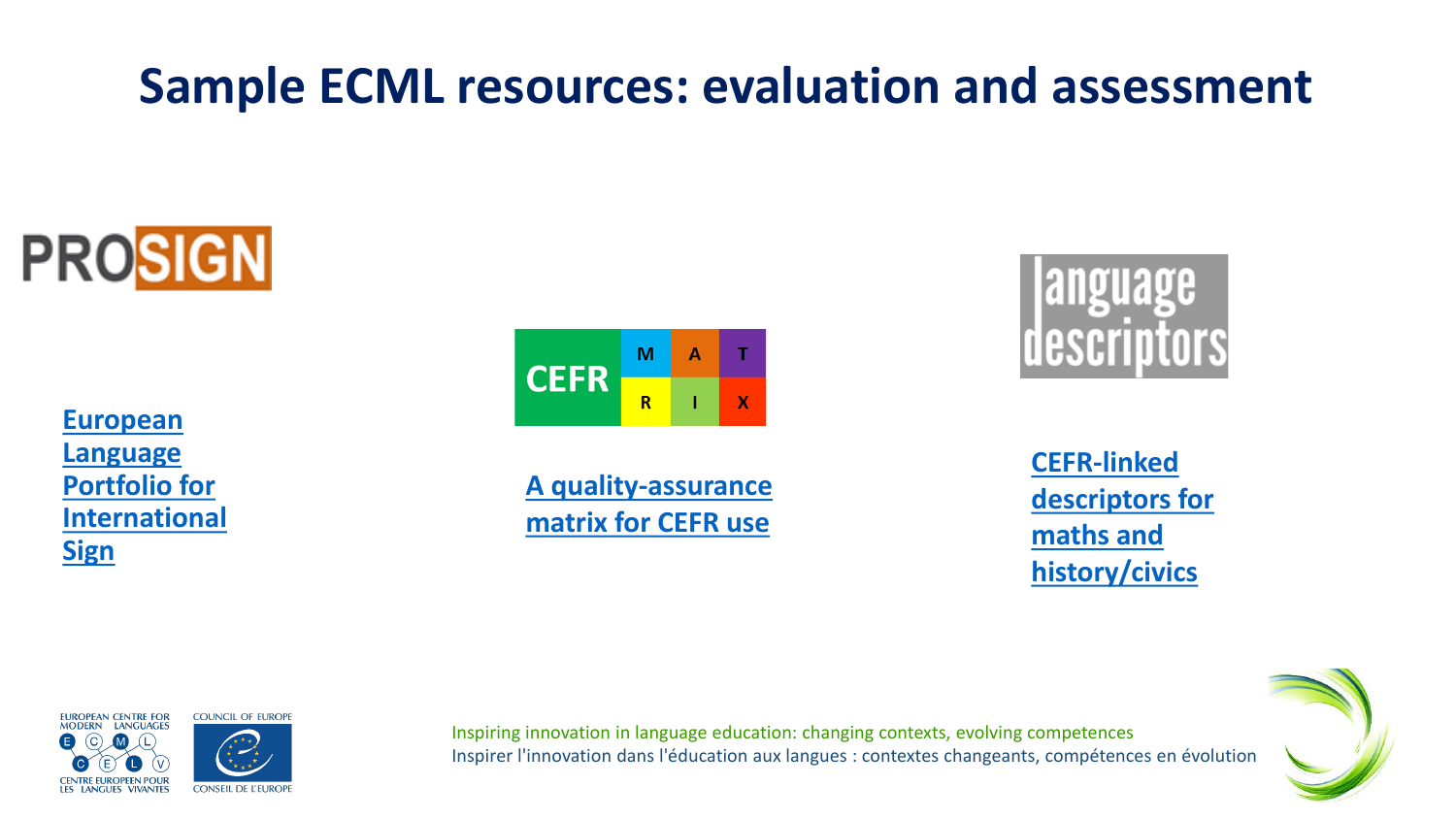### **ECML: implementation through [training and consultancy](https://www.ecml.at/TrainingConsultancy/TrainingConsultancy-Overview/tabid/1764/language/en-GB/Default.aspx)**

Targeted, tailored support to address national challenges

Inspiring innovation in language education: changing contexts, evolving competences



Supporting Multilingual Classrooms\* Testing and Assessment (RELANG)\* Plurilingual and intercultural approaches Quality education in Romani for Europe Teacher competences for languages in education

Language for work

CLIL and beyond: pluriliteracies for deeper learning Using ICT in support of language teaching and learning Action research communities for language teachers Language of schooling/language in subjects (2 offers) Learning environments where languages flourish



\* in cooperation with the European Commission